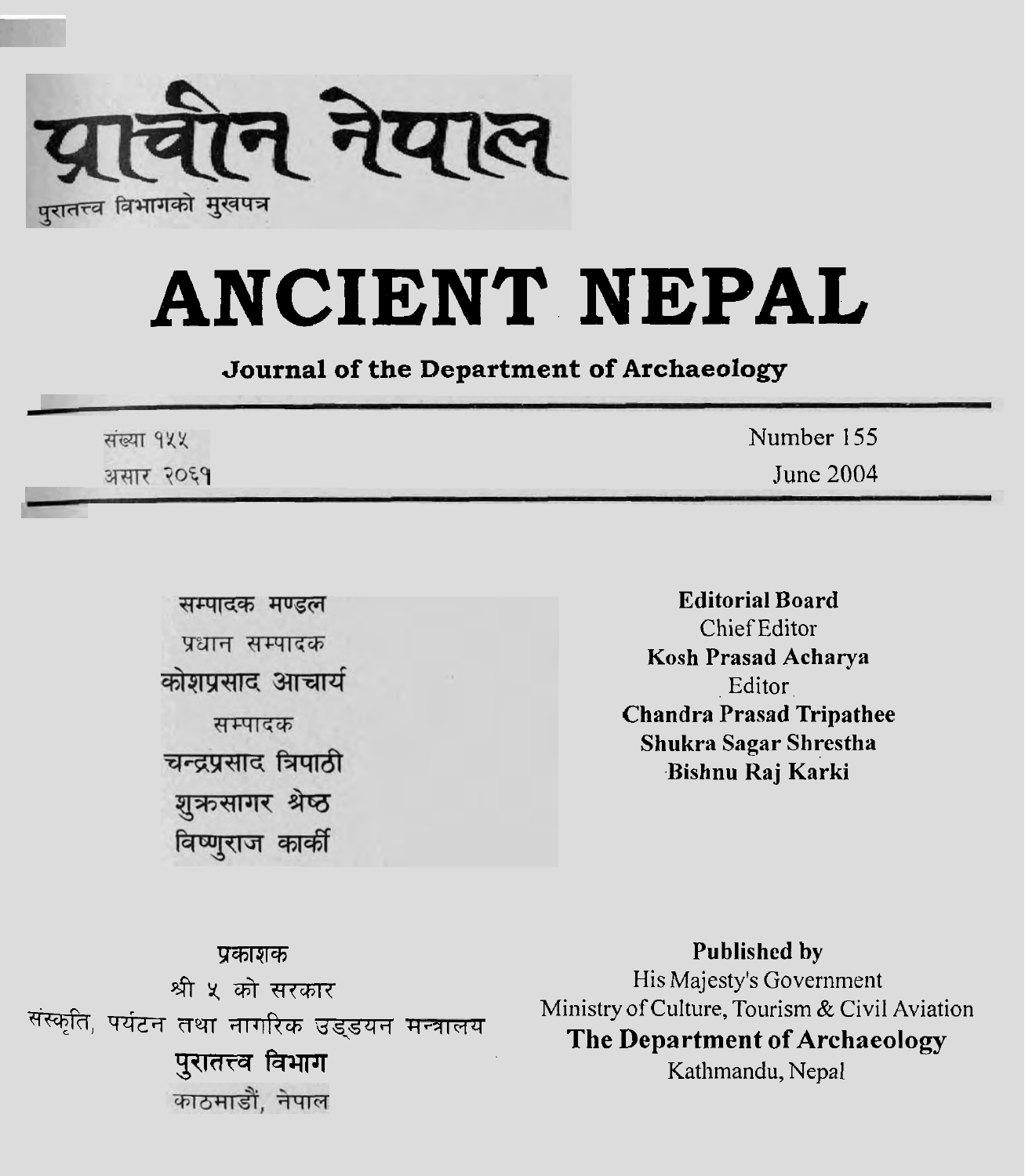

| संख्या १५५ | Number 155       |
|------------|------------------|
| असार २०६१  | <b>June 2004</b> |

सम्पादक मण्डल प्रधान सम्पादक कोशप्रसाद आचार्य सम्पादक चन्द्रप्रसाद त्रिपाठी शुऋसागर श्रेष्ठ विष्णुराज कार्की

**Editorial Board**  Chief Editor **Kosh Prasad Acharya**  Editor **Chandra Prasad Tripathee Shukra Sagar Shrestha Bishnu Raj Karki**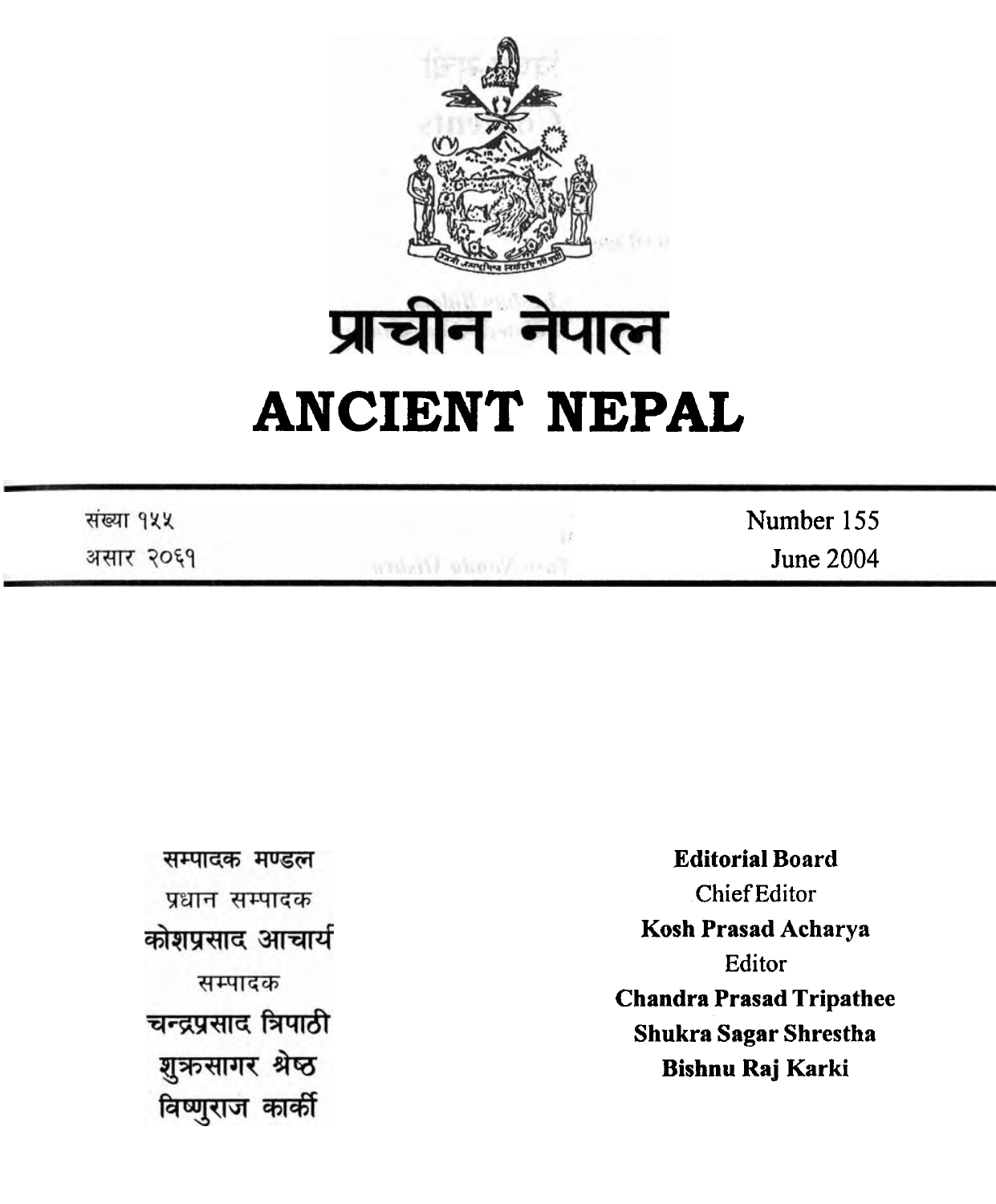## विषय-सूची<br>Contents

| Halji monastery- a Hidden Heritage<br>in North-west Nepal |                                          |           |
|-----------------------------------------------------------|------------------------------------------|-----------|
|                                                           | - Keshav Bidari                          |           |
|                                                           | <b>Architect, John Sanday Associates</b> | $1-5$     |
| <b>Meshroom Varah of Ghandruk</b>                         | -Ram Bahadur Kunwar                      |           |
|                                                           | <b>Excavation Officer</b>                | $6 - 9$   |
| <b>Evolution of Buddhism and</b>                          |                                          |           |
| <b>Archaeological Excavations in Lumbini</b>              |                                          |           |
|                                                           | Tara Nanda Mishra                        |           |
|                                                           | <b>Former Deputy Director General</b>    |           |
|                                                           | Dept. of Archaeology, HMG, Nepal         | $10 - 18$ |
|                                                           | नेपाल खण्ड                               |           |
|                                                           | Nepali Section                           |           |
| धुलीकोट राज्यको ऐतिहासिक सर्वेक्षण                        | - डा. राजाराम सुवेदी                     |           |
|                                                           | प्राध्यपक                                | $95 - 39$ |
| पचलीस्थित बम्बीर बिकटेश्वर महादेव मन्दिर जीर्णोद्धार      |                                          |           |
|                                                           | - प्रकाश दर्नाल                          |           |
|                                                           | परात्तत्व अधिकत                          | ३२-५३     |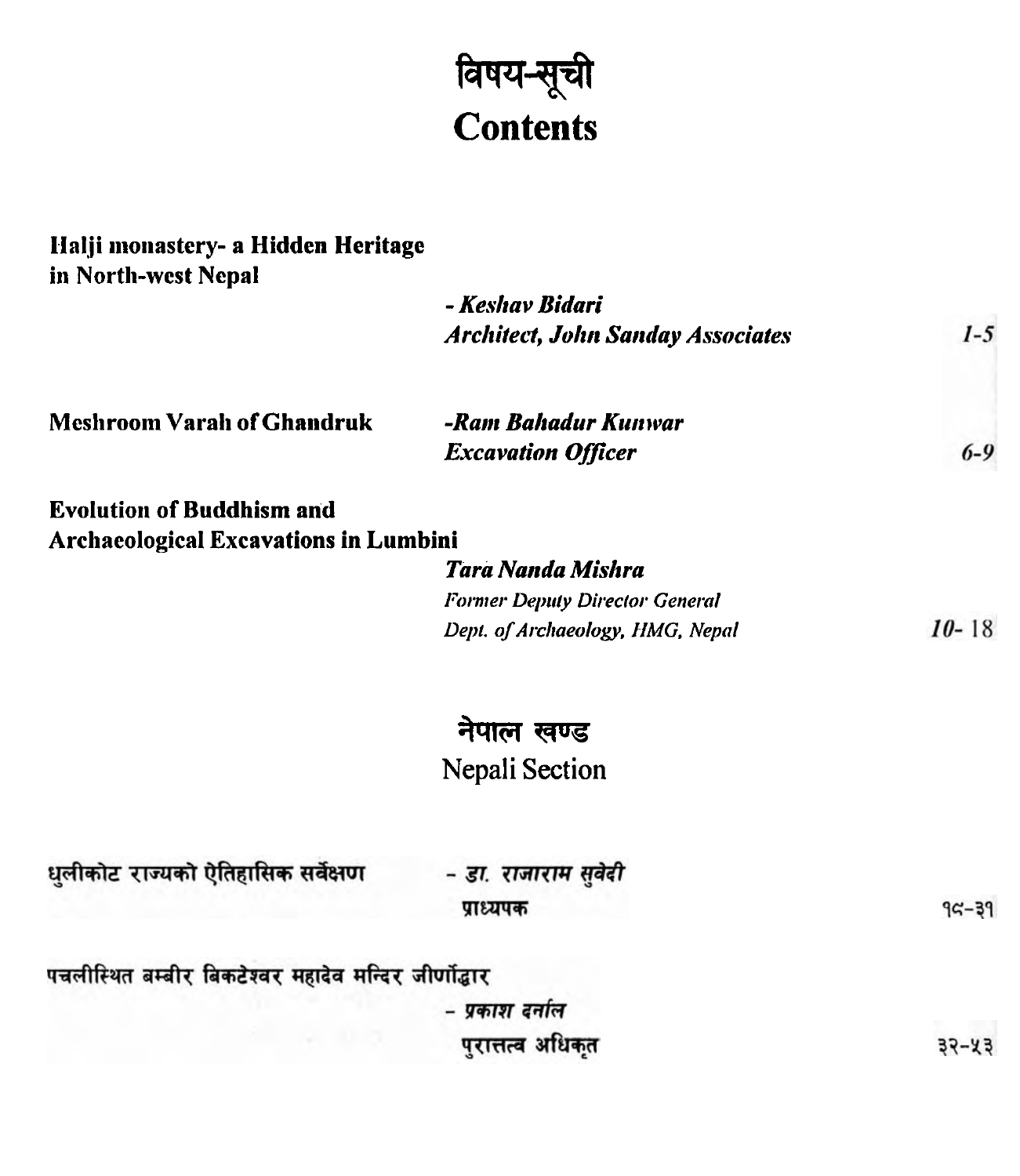साफा प्रकाशन पुल्चोक, ललितपुर

**mft?rRTT: Tobehadof:**  Sajha Prakashan Pulchok, Lalitpur

**Price Rs. 50/-**

मृल्य रू. ५०/-